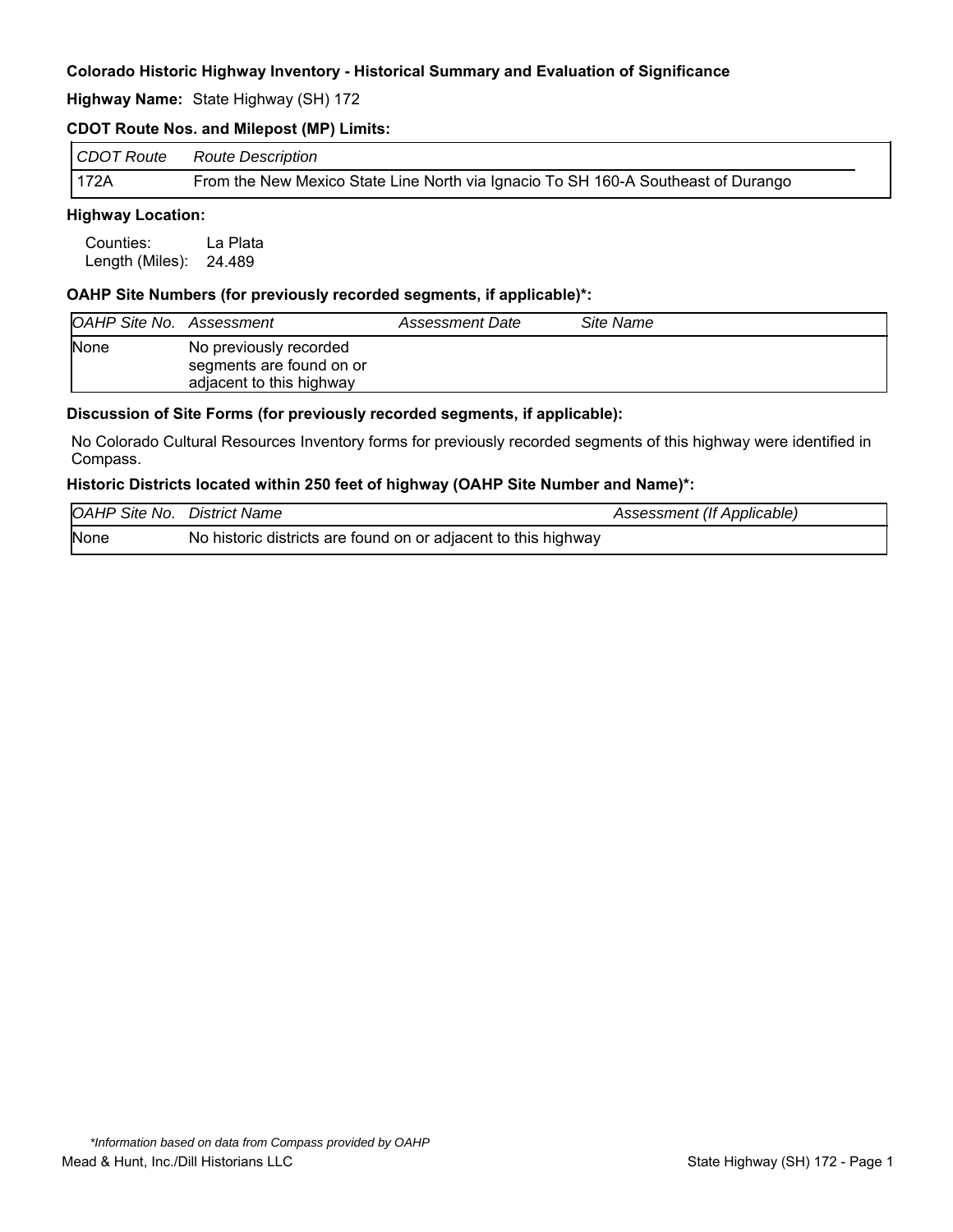### **Highway Name:** State Highway (SH) 172

### **Historical Data:**

SH 172 is approximately 25 miles long and extends between the New Mexico state line and the junction with U.S. Highway (US) 160 just east of Durango. Southwestern Colorado is a generally mountainous region that owes much of its history to mining. The earliest transportation corridors in southwest Colorado were wagon roads that often followed trails established by Native Americans, explorers, fur trappers, and traders; however, the early history of this highway is not associated with a known trail or a subsequent important wagon route. The Colorado Gold Rush of 1859 brought an influx of people to Colorado's southwestern region in search of fortune and led to the establishment of mining camps through the area to supply activities at the mines and those working in the mines. Most mining areas are located to the north of SH 172 where early roads in the region were often built to serve and connect mining camps with nearby mining districts and to provide local access between communities for the movement of people and the transfer of commercial and agricultural goods (Ubbelohde et al 2006; 175-177; Wyckoff 1999; 53, Colorado State Planning Commission 1941; 423-425).

The southern border of Colorado surrounding SH 172 is characterized by arid sage- and grass-covered hills used for grazing livestock. The area also features mesas, canyons, and foothills. The Ute Mountain Reservation and Southern Ute Reservation are also located in this area. These reservations are comprised of approximately 16,000 acres of farmland and grazing land. SH 172 passes through Ignacio, which was historically a center for trade for the surrounding farming community. The western terminus for the route is near Durango, which was established in 1880 after the Rio Grande Railroad extended its line through the area. Surrounded by coal and agricultural land, Durango became a major supply center within the area. (Carter and Mehls 1984: 138-141; Colorado State Planning Commission 1941; 358-361). The Good Roads Movement and founding of the Colorado Highway Department in the first decades of the twentieth century led to the establishment of a highway network throughout the region and state (Carter and Mehls 1984: 138-141; Colorado State Planning Commission 1941; 358-361).

Historic state highway maps indicate that SH 172 was established in 1934 and extended southeasterly from US 160 through Ignacio and then followed a stair-step pattern to Arboles that generally follows its current alignment. According to Salek, SH 172 was paved southeast to Ignacio by 1954 and the entire route was paved by 1960. SH 172 was rerouted by 1972 so that south from Ignacio it extended directly to the New Mexico border.

Research, literature review, and historic mapping does not indicate that this highway provided direct access to destinations related to important historic themes. Instead, this is served as a local connector road to link major regional transportation corridors and facilitate the transfer of goods as well as travel within the overall region. As such, SH 172 functioned as one component of the overall regional transportation network to provide connections to other roads and local destinations.

(Unless otherwise indicated, sources used in the preparation of this section included state highway maps, the Highways of Colorado by Matthew Salek, Highways to the Sky: A Context and History of Colorado's Highway System, Colorado State Roads and Highways, National Register of Historic Places Multiple Property Submission, plans in the Online Transportation Information System (OTIS), and site forms for previously surveyed resources in Compass when available.)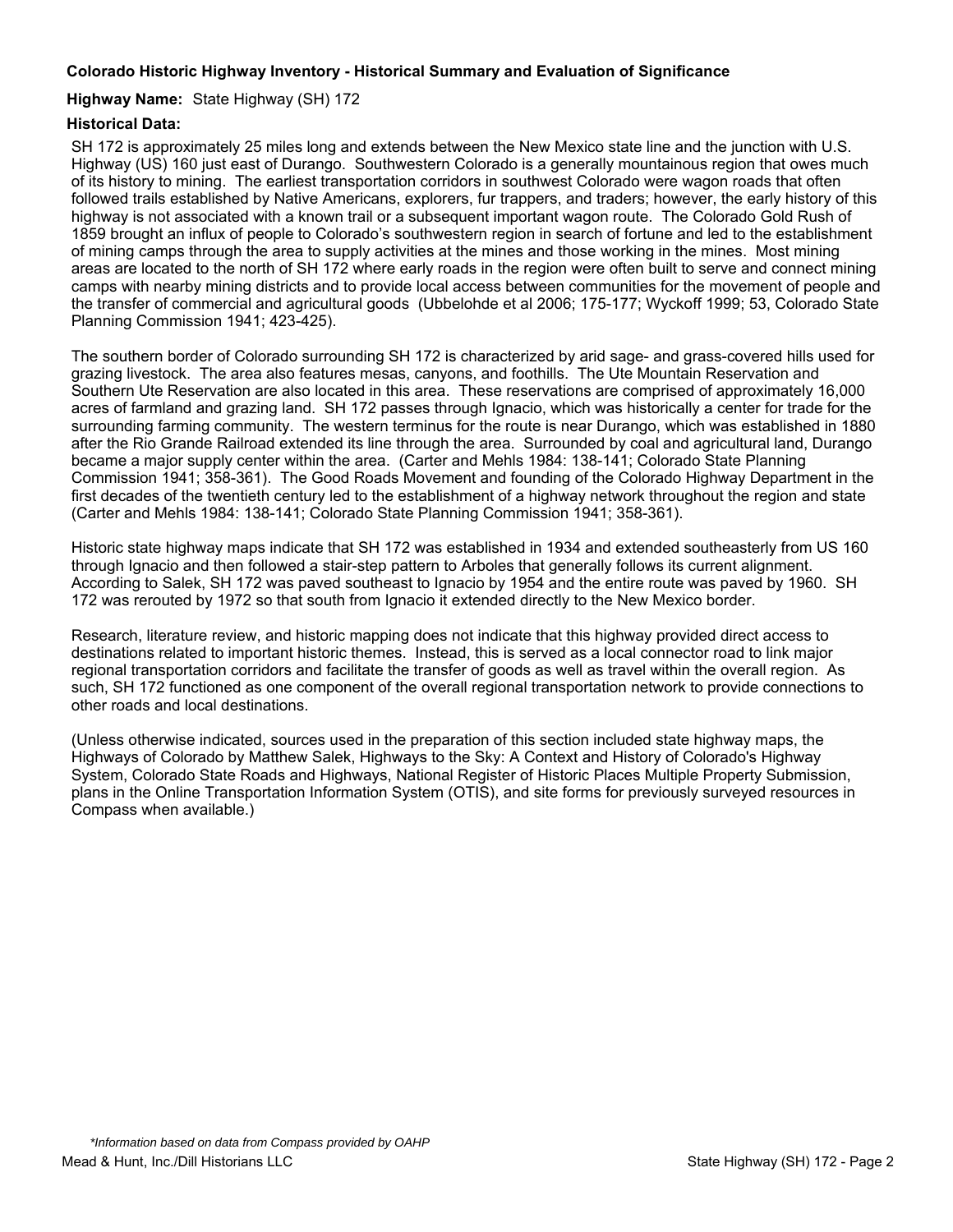**Highway Name:** State Highway (SH) 172

# **Not Significant - No historical significance identified**

**Significant - Historical significance identified (see details below)** 

# **Property Type and Areas of Significance:**

A detailed explanation why this highway possesses historical significance is provided in the Significance Statement below.

# **Cultural:**

Criterion A specific requirements

- $\Box$  Early and/or prominent project of the Colorado Highway Department (Transportation)
- $\Box$  Association with a significant event (If applicable, the Area of Significance is indicated in the statement of significance below)
- □ Association with federal work relief programs (Politics/Government)

# Criterion C specific requirements

 $\Box$  Representative example (Transportation)

# **Engineering:**

### Subtypes

□ Farm-to-Market Road

 $\Box$  Limited Access, Multiple-Lane, Divided Highway/Freeway

 $\Box$  Highway Bypass

Criterion A specific requirements

 $\Box$  Early and/or prominent project of the Colorado Highway Department (Transportation)

 $\Box$  Association with a significant event (If applicable, the Area of Significance is indicated in the statement of significance below)

 $\Box$  Association with federal work relief programs (Politics/Government)

Criterion C specific requirements

 $\Box$  Representative example (Transportation)

 $\Box$  Engineering achievement (Engineering)

# **Aesthetic:**

Criterion A specific requirements

- $\Box$  Early and/or prominent project of the Colorado Highway Department (Transportation)
- $\Box$  Association with a significant event (If applicable, the Area of Significance is indicated in the statement of significance below)
- $\Box$  Association with federal work relief programs (Politics/Government)

#### Criterion C specific requirements

- $\Box$  Representative example (Transportation)
- $\square$  Engineering achievement (Engineering)
- $\square$  Landscape architecture (Landscape Architecture)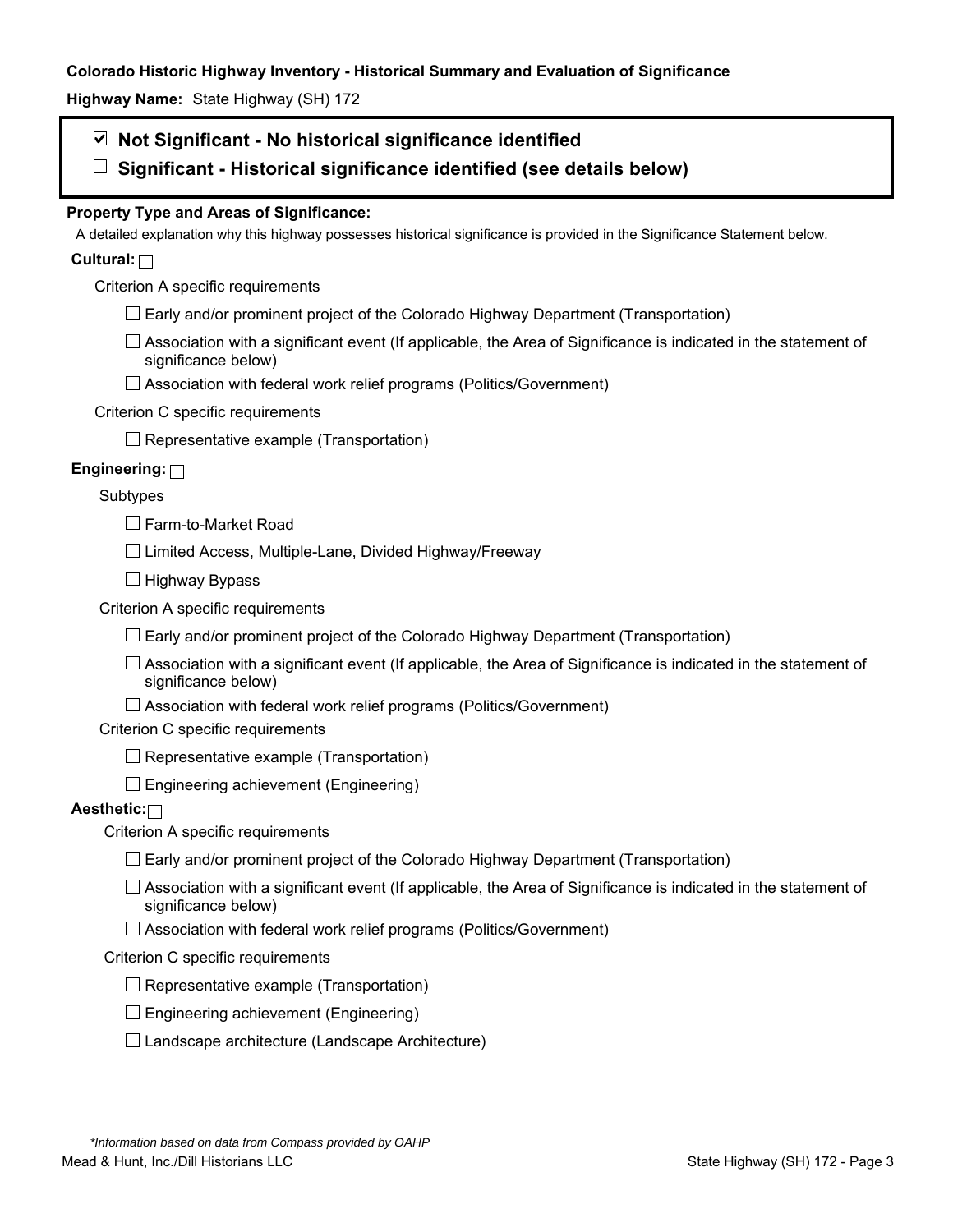**Highway Name:** State Highway (SH) 172

### **Historic periods of highway construction:**

 $\Box$  Pre-territorial (pre-1861)

 $\Box$  Territorial and pre-automobile state roads (1861-1890)

 $\Box$  Automobile age (1890-1930)

 $\Box$  Depression and World War II (1930-1945)

 $\Box$  Postwar Interstate Era (1945-1973)

 $\Box$  Completion and Augmentation of Interstate System (1973-2000)

#### **Level of Significance:**

 $\Box$  Local

 $\Box$  State

 $\square$  National

#### **Significance Statement:**

SH 172 is classified as an Engineered Route under the classification system in the MPS.

#### *Criterion A*

SH 172 was established in the mid-1930s, after the establishment and formative years of the Colorado Highway Department (CHD) and does not represent an early or prominent project completed by the CHD that possesses significance. Research did not indicate the road was built or improved as part of a Depression-era federal relief program. Although SH 172 passes through grazing land used for livestock raising and its alignment was once stair-stepped like so many farm-to-market roads, no evidence suggests that it served as an important farm-tomarket road or was pivotal in the transfer of agricultural goods or livestock within the region. As such, this road does not possess significance under Criterion A.

#### *Criterion B*

Research did not reveal this highway to be directly associated with the events or work of a person important in history, nor does research indicate the highway represents the efforts of a specific individual to secure construction of this highway for the economic development of a community or area of the state. Therefore, this highway does not possess significance under Criterion B.

#### *Criterion C*

Research and literature review yielded no evidence to indicate the use of innovative or important engineering design or construction techniques that serve to distinguish this highway from other roads within the mountainous southwest region and it does not appear to exhibit important engineering innovations or important later modifications. The highway's design and construction appear to fall within the established standard practices of state highway design and construction of the time and the highway does not possess significance under Criterion C.

#### *Criterion D*

For a property to possess significance for information potential, the information yielded by the property must answer specific important research questions that cannot be otherwise answered. The technology of highway construction is well understood and documented. As such, this highway is unlikely to yield important information that cannot be discerned from archived plans and other records. Therefore, this highway does not possess significance under Criterion D.